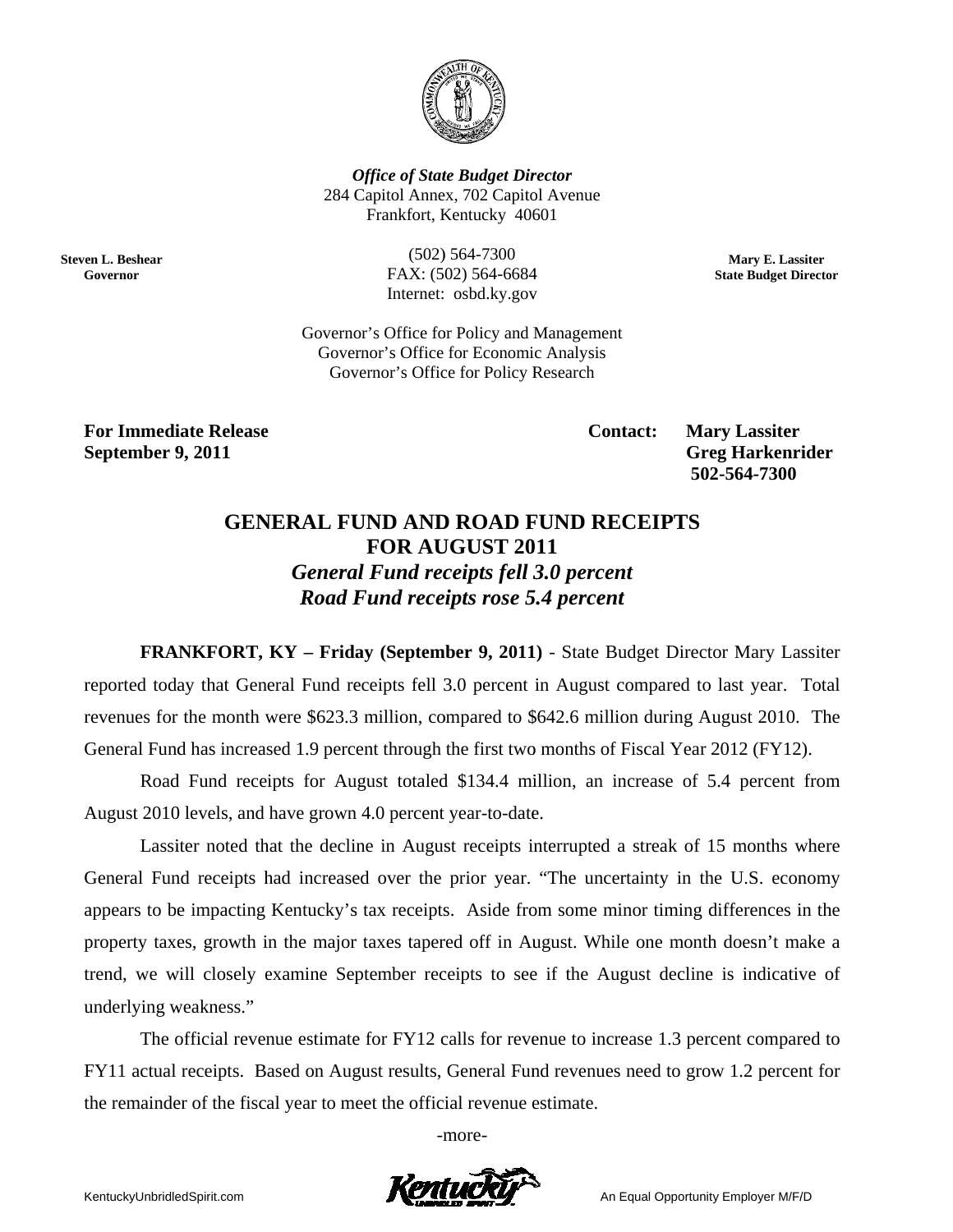Among the major accounts:

- Individual income tax receipts decreased 2.1 percent primarily due to weak withholding payments, but have grown 4.4 percent year-to-date.
- Sales tax revenues rose 1.6 percent, and have grown 4.3 percent for the first two months of the year.
- Corporation income tax receipts fell \$3.2 million in August.
- Cigarette tax collections fell 7.9 percent, and have declined 9.3 percent year-to-date.
- Property tax collections fell 23.6 percent in August, and 48.5 percent for the first two months of the year.
- Coal severance tax collections increased 0.6 percent, and have grown 9.0 percent yearto-date.
- Lottery revenues grew 3.4 percent to \$15.0 million in August, and have grown 3.4 percent for the year.

Road Fund revenues in August increased 5.4 percent with revenues of \$134.4 million, posting growth for 14 consecutive months. The official Road Fund revenue estimate calls for a 0.2 percent increase in receipts for the entire fiscal year (FY12). Based on year-to-date collections, revenues can decline 0.7 percent for the remainder of the fiscal year to meet the official estimate.

Among the accounts:

- Motor fuels receipts grew 4.4 percent, and have grown 4.1 percent year-to-date.
- Motor vehicle usage collections increased 10.5 percent in August, posting 10.0 percent growth for the first two months of the year.
- License and privilege tax receipts fell 3.3 percent in August and 4.6 percent year-to date.
- Nontax receipts rose \$1.1 million, but have declined 5.9 percent for the first two months of the fiscal year.

-30-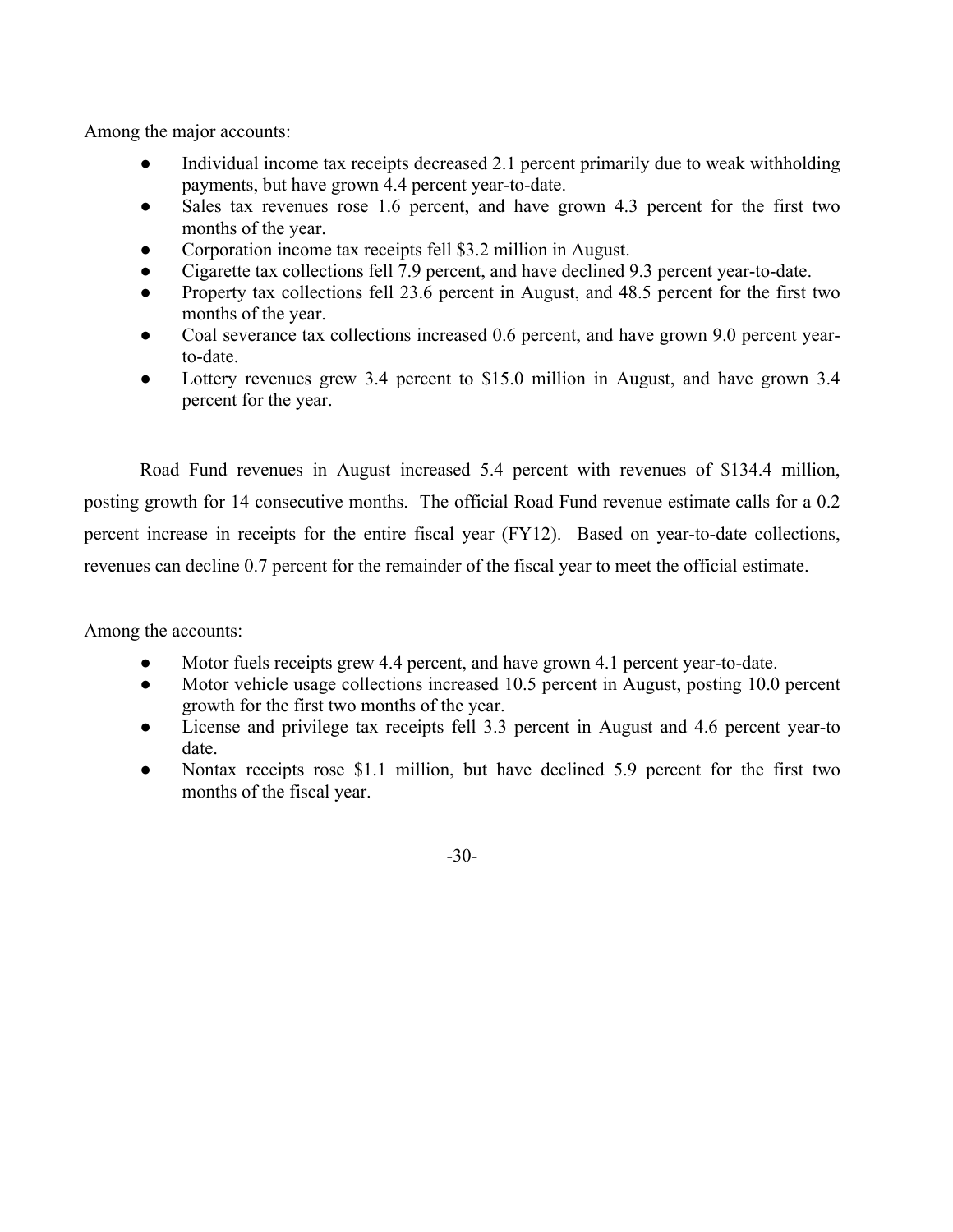## **KENTUCKY STATE GOVERNMENT REVENUE 1. GENERAL FUND REVENUE**

|                                      |               | <b>AUGUST</b> | <b>JULY THROUGH AUGUST</b> |                 |                 |                |
|--------------------------------------|---------------|---------------|----------------------------|-----------------|-----------------|----------------|
|                                      | 2011          | 2010          | % Change                   | FY 2012         | FY 2011         | % Change       |
| <b>TOTAL GENERAL FUND</b>            | \$623.318.087 | \$642,648,243 | $-3.0\%$                   | \$1,316,500,887 | \$1,291,347,437 | 1.9%           |
| Tax Receipts                         | \$603,594,440 | \$624,027,738 | -3.3%                      | \$1,274,799,328 | \$1,245,908,280 | 2.3%           |
| Sales and Gross Receipts             | \$278,917,269 | \$276,121,284 | $1.0\%$                    | \$601,134,111   | \$582,891,770   | 3.1%           |
| <b>Beer Consumption</b>              | 514,074       | 606,811       | $-15.3\%$                  | 1,128,317       | 1,196,097       | -5.7%          |
| <b>Beer Wholesale</b>                | 4,711,305     | 4,875,319     | $-3.4%$                    | 10,078,150      | 9,938,820       | 1.4%           |
| Cigarette                            | 22,655,951    | 24,596,879    | $-7.9%$                    | 42,888,233      | 47,215,625      | $-9.2\%$       |
| <b>Distilled Spirits Case Sales</b>  | 7,615         | (336, 499)    | $---$                      | 19,438          | (325, 428)      | ---            |
| <b>Distilled Spirits Consumption</b> | 741,454       | 785,948       | $-5.7%$                    | 1,910,378       | 1,889,851       | 1.1%           |
| <b>Distilled Spirits Wholesale</b>   | 1,803,893     | 1,964,822     | $-8.2%$                    | 4.763.026       | 4,687,304       | 1.6%           |
| Insurance Premium                    | 403,517       | 398,457       | 1.3%                       | 426,405         | 454,686         | $-6.2%$        |
| Pari-Mutuel                          | 134,085       | 137,818       | $-2.7%$                    | 435,009         | 1,822,950       | $\overline{a}$ |
| Race Track Admission                 | 154           | 0             | $\cdots$                   | 82,477          | 86,736          | $-4.9%$        |
| Sales and Use                        | 238, 141, 748 | 234,374,771   | 1.6%                       | 520,317,202     | 498,627,328     | 4.3%           |
| Wine Consumption                     | 193,186       | 188,413       | 2.5%                       | 419,672         | 395,785         | 6.0%           |
| Wine Wholesale                       | 1,001,937     | 1,292,382     | $-22.5%$                   | 2,137,451       | 2,324,651       | $-8.1%$        |
| <b>Telecommunications Tax</b>        | 6,824,943     | 5,418,809     | 25.9%                      | 12,800,662      | 10,892,649      | 17.5%          |
| <b>Other Tobacco Products</b>        | 1,776,366     | 1,801,681     | $-1.4%$                    | 3,716,284       | 3,651,211       | 1.8%           |
| Floor Stock Tax                      | 7,042         | 15,671        | $-55.1%$                   | 11,406          | 33,505          | $-66.0%$       |
| License and Privilege                | \$37,057,486  | \$44.942.423  | $-17.5%$                   | \$82,210,246    | \$83,357,822    | $-1.4%$        |
| Alc. Bev. License Suspension         | 16.050        | 40,225        | $-60.1%$                   | 36,350          | 54,600          | $-33.4%$       |
| <b>Coal Severance</b>                | 25,253,313    | 25,092,143    | 0.6%                       | 52,528,387      | 48,193,216      | 9.0%           |
| <b>Corporation License</b>           | 523,460       | 2,979,817     | ---                        | 500,562         | 3,385,311       | $-85.2%$       |
| Corporation Organization             | 0             | 16.832        | $-100.0%$                  | 0               | 16.862          | $-100.0%$      |
| <b>Occupational Licenses</b>         | 13,224        | 5,036         | 162.6%                     | 19,273          | 24,971          | $-22.8%$       |
| Oil Production                       | 783,893       | 633,467       | 23.7%                      | 1,635,998       | 1,195,952       | 36.8%          |
| Race Track License                   | 0             | 0             | ---                        | 95,000          | 105,000         | $-9.5%$        |
| <b>Bank Franchise Tax</b>            | (926, 073)    | 1,472,285     | $---$                      | (836,083)       | 1,439,439       |                |
| <b>Driver License Fees</b>           | 50,615        | 53,001        | $-4.5%$                    | 104,401         | 110,123         | $-5.2%$        |
| <b>Minerals Severance</b>            | 1,514,896     | 1,421,582     | 6.6%                       | 2,852,188       | 2,807,232       | 1.6%           |
| <b>Natural Gas Severance</b>         | 2,167,545     | 3,384,789     | $-36.0%$                   | 4,102,760       | 4,177,240       | $-1.8%$        |
| <b>Limited Liability Entity</b>      | 7,660,563     | 9,843,246     | $-22.2%$                   | 21,171,409      | 21,847,876      | $-3.1%$        |
| Income                               | \$264,894,588 | \$274,042,141 | $-3.3%$                    | \$560,212,854   | \$531,927,998   | 5.3%           |
| Corporation                          | (1,631,398)   | 1,689,458     | $---$                      | 11,324,370      | 6,260,585       | 80.9%          |
| Individual                           | 266,525,986   | 272,352,683   | $-2.1%$                    | 548,888,484     | 525,667,412     | 4.4%           |
|                                      |               |               |                            |                 |                 |                |
| Property                             | \$16,897,093  | \$22,122,987  | $-23.6%$                   | \$18,900,516    | \$36,675,195    | $-48.5%$       |
| Building & Loan Association          | 0             | (53, 180)     | $\qquad \qquad - -$        | (2, 299)        | (53, 180)       | $---$          |
| General - Real                       | 32,107        | 40,341        | $-20.4%$                   | 26,883          | (5,785)         | $---$          |
| General - Tangible                   | 9,841,725     | 4,319,307     | 127.9%                     | 18,021,787      | 12,559,479      | 43.5%          |
| Omitted & Delinquent                 | 5,642,471     | 4,666,418     | 20.9%                      | (1,086,407)     | 10,451,151      | ---            |
| <b>Public Service</b>                | 1,380,674     | 13,149,965    | $-89.5%$                   | 1,940,438       | 13,723,395      | $-85.9%$       |
| Other                                | 115           | 136           | $-15.4%$                   | 115             | 136             | $-15.4%$       |
| Inheritance                          | \$3,151,990   | \$3,895,597   | $-19.1%$                   | 6,695,465       | \$6,315,155     | 6.0%           |
| Miscellaneous                        | \$2,676,015   | \$2,903,306   | $-7.8%$                    | \$5,646,136     | \$4,740,341     | 19.1%          |
| <b>Legal Process</b>                 | 1,541,282     | 1,698,133     | $-9.2\%$                   | 3,376,670       | 3,514,421       | $-3.9\%$       |
| T. V. A. In Lieu Payments            | 1,134,733     | 1,200,142     | $-5.5%$                    | 2,269,466       | 1,200,142       | 89.1%          |
| Other                                | 0             | 5,031         | $-100.0\%$                 | 0               | 25,778          | $-100.0\%$     |
| <b>Nontax Receipts</b>               | \$19,558,568  | \$18,082,420  | 8.2%                       | \$40,936,904    | \$44,747,527    | $-8.5%$        |
| <b>Departmental Fees</b>             | 1,106,862     | 1,614,052     | $-31.4%$                   | 2,064,395       | 4,600,824       | $-55.1%$       |
| <b>PSC Assessment Fee</b>            | 933,606       | 162,202       | 475.6%                     | 5,422,200       | 8,866,743       | $-38.8%$       |
| Fines & Forfeitures                  | 2,455,878     | 2,080,475     | 18.0%                      | 4,688,889       | 4,330,407       | 8.3%           |
| Interest on Investments              | 148,343       | 66,043        | 124.6%                     | 199,943         | 136,746         | 46.2%          |
| Lottery                              | 15,000,000    | 14,500,000    | 3.4%                       | 30,000,000      | 29,000,000      | 3.4%           |
| Sale of NO <sub>x</sub> Credits      | 0             | 0             | ---                        | 0               | 22,513          | $-100.0\%$     |
| Miscellaneous                        | (86, 121)     | (340, 351)    | $-74.7%$                   | (1,438,523)     | (2,209,706)     |                |
| Redeposit of State Funds             | \$165,079     | \$538,085     | $-69.3%$                   | 764,655         | \$691,630       | 10.6%          |